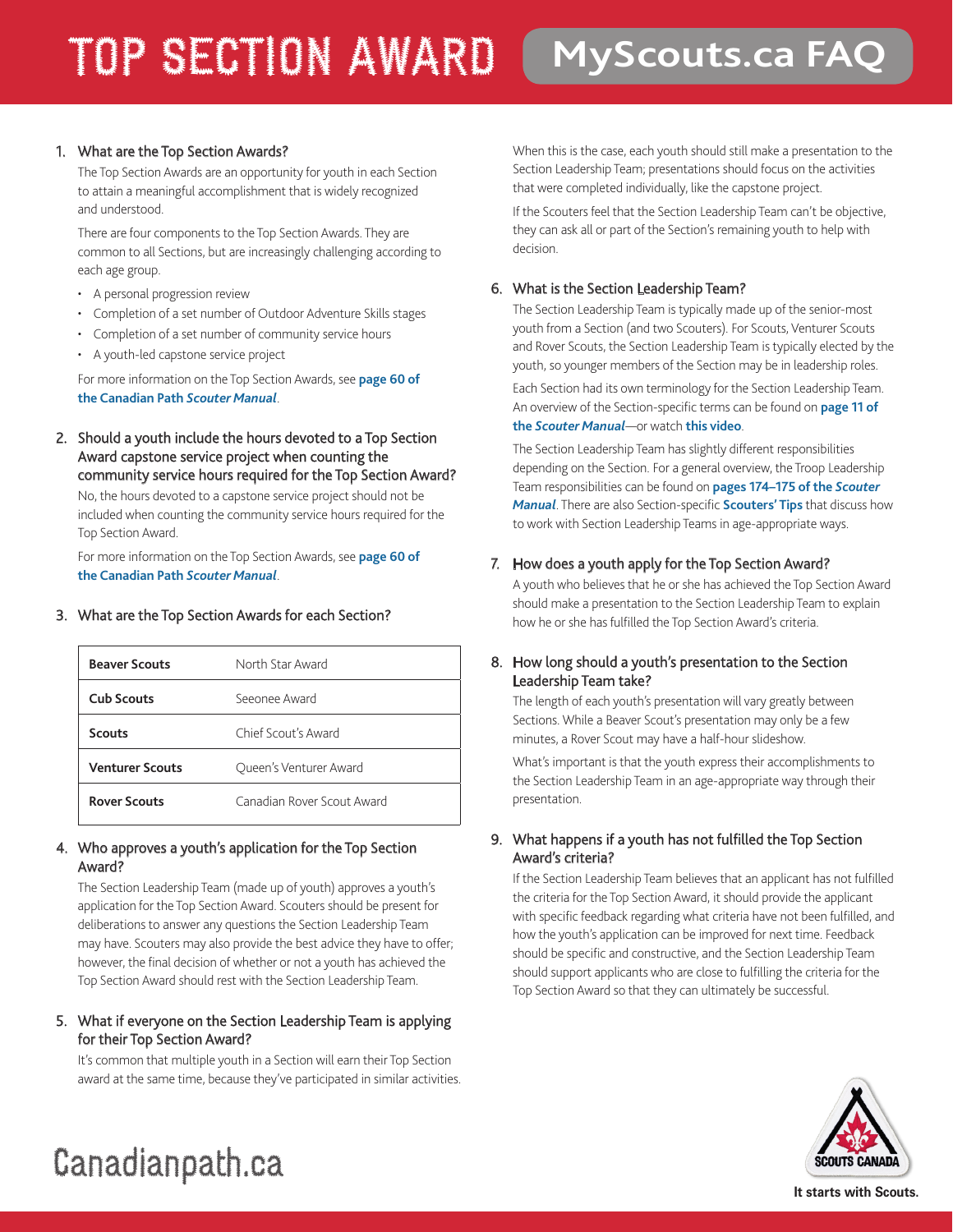## TOP SECTION AWARD **MyScouts.ca FAQ**

#### 10. If youth come up with an idea for the capstone project together, can they complete it together?

The capstone project may be completed individually or as a group, as long as everyone is challenged, contributes meaningfully and has the opportunity to put a good effort into the project. The project plan is approved by the Section Leadership Team and the Scouters.

#### 11. What happens when a Section Leadership Team approves a youth's application for the Top Section Award?

If the Section Leadership Team approves a youth's application for the Top Section Award, the Group Commissioner or Group Registrar should be notified. A Colony Scouter may do this on behalf of a White Tail Council, and a Pack Scouter may do this on behalf of a Howler Council. Troop Leaders, Company Leaders and Crew Leaders should notify Group Commissioners or Group Registrars themselves.

#### 12. What are the Group Commissioner or Group Registrar's responsibilities when notified that a youth has fulfilled the criteria for the Top Section Award?

The Group Commissioner or Group Registrar must promptly update the MyScouts.ca profiles of any youth who have fulfilled the criteria for the Top Section Award, by adding the appropriate award to the youth's profile.

#### 13. What are the responsibilities of Section Scouters when a youth has fulfilled the criteria for the Top Section Award?

After the Section Leadership Team has decided that a youth has fulfilled the criteria for the Top Section Award, a Colony or Pack Scouter should notify the Group Commissioner or Group Registrar so that the youth's MyScouts.ca profile can be updated. Troop Scouters, Company Scouters and Crew Scouters should advise Troop Leaders, Company Leaders and Crew Leaders to notify Group Commissioners or Group Registrars.

A Section Scouter should:

- a. Print off a Top Section Award certificate from **[Canadianpath.ca](http://www.scouts.ca/program/canadianpath/)**. For youth in senior Sections, certificates may be presented as part of an Area, Council or provincial/territorial recognition ceremony.
- b. Purchase a Top Section Award badge from the **[Scout Shop](http://scoutshop.ca/Catalogue/scout-shop/shop-canadian-path/top-awards---all-sections)**.
- c. In consultation with the Section Leadership Team, identify an appropriate and meaningful opportunity to recognize the youth who has successfully fulfilled the criteria for the Top Section Award.

For senior youth, a recognition ceremony will likely take place as an Area, Council or provincial/territorial event; the Section Leadership Team should investigate this possibility and ensure Top Section Award recipients have the opportunity to be recognized alongside youth from other Groups. Senior youth may receive their Top Section Award badges in advance of

Area, Council or provincial/territorial recognition ceremonies; their Top Section Award badges may be presented at a Section or Group event.

For Queen's Venturer Award certificates, **[Scouting Service Centres](http://www.scouts.ca/about/contact/)** will provide a list of recipients to the recognition administrator at the **[Scouts](http://www.scouts.ca/about/contact/)  [Canada National Office](http://www.scouts.ca/about/contact/)** in Ottawa for the Governor General's signature. Please allow up to 90 days for processing.

#### 14. Where can Top Section Award certificates be found?

Top Section Award certificates for Beaver Scouts, Cub Scouts and Rover Scouts can be printed off from **[Canadianpath.ca](http://www.canadianpath.ca)**.

Chief Scout's Award certificates are available from **[Scouting Service](http://www.scouts.ca/about/contact/)  [Centres](http://www.scouts.ca/about/contact/)**.

For Queen's Venturer Award certificates, **[Scouting Service Centres](http://www.scouts.ca/about/contact/)** will provide a list of recipients to the recognition administrator at the **[Scouts](http://www.scouts.ca/about/contact/)  [Canada National Office](http://www.scouts.ca/about/contact/)** in Ottawa for the Governor General's signature. Please allow up to 90 days for processing.

#### 15. What are the responsibilities of the Section Leadership Team when a youth has fulfilled the criteria for the Top Section Award?

After the Section Leadership Team has decided that a youth has fulfilled the criteria for the Top Section Award, the Troop Leader, Company Leader or Crew Leader should notify the Group Commissioner or Group Registrar. A White Tail Council or Howler Council should ask that a Colony Scouter or Pack Scouter do this on the Section Leadership Team's behalf.

In consultation with Section Scouters, the Section Leadership Team should identify an appropriate and meaningful opportunity to recognize the youth who has successfully fulfilled the criteria for the Top Section Award. This ceremony should be primarily organized by the youth themselves, with age-appropriate support from Section Scouters. An invitation to the recognition ceremony should be extended to the family of the youth receiving the Top Section Award. A youth may be recognized alongside other Top Section Award recipients, and the ceremony may include the entire Section or even the entire Group.



### Canadianpath.ca